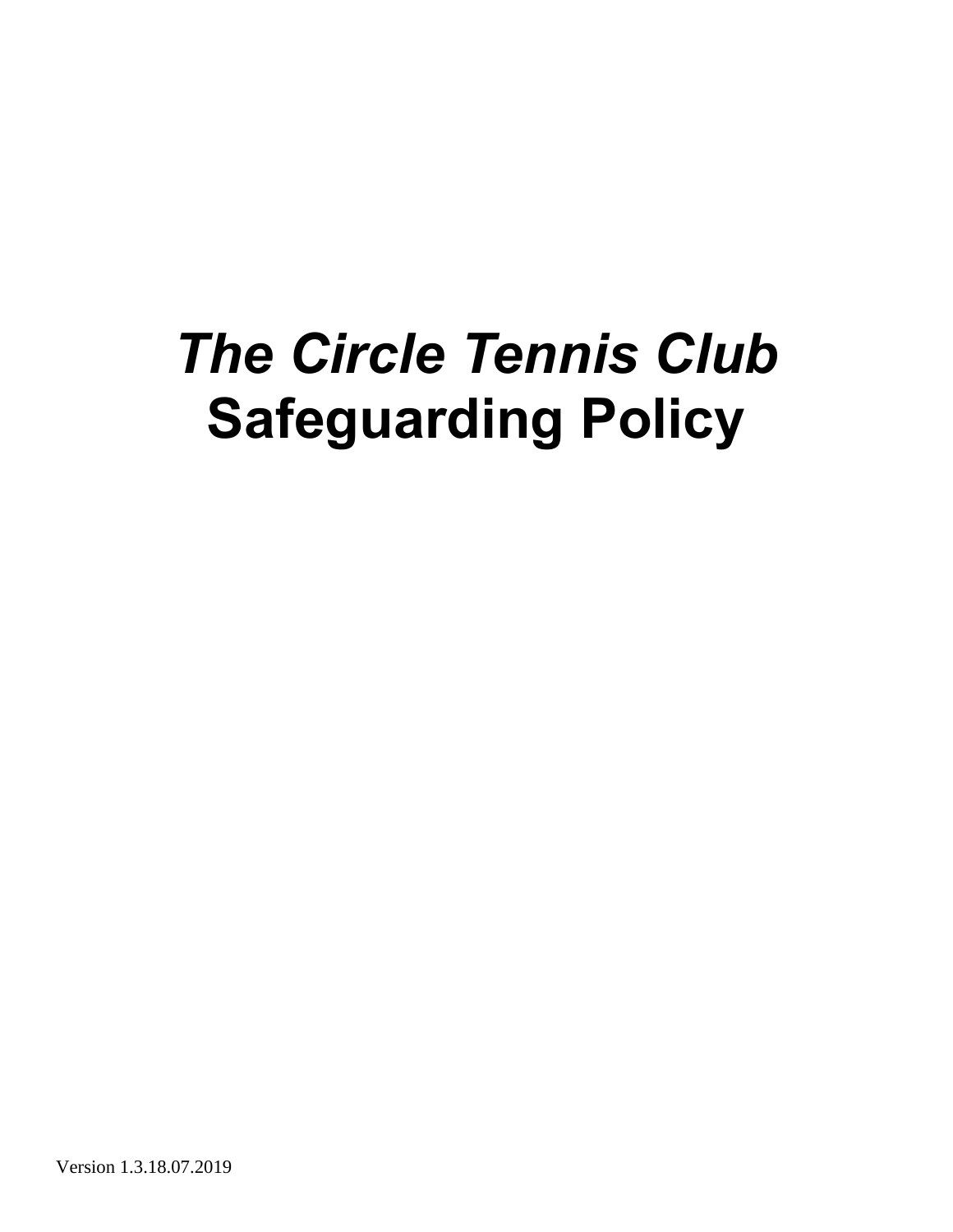### Reporting a Safeguarding Concern within the Tennis Environment

How to respond to concerns that arise within a tennis environment.

For Tennis Wales / Tennis Scotland cases, on-going consultation will take place with them.



SPC = Safeguarding and Protection Committee LRC = Licensing and Registration Committee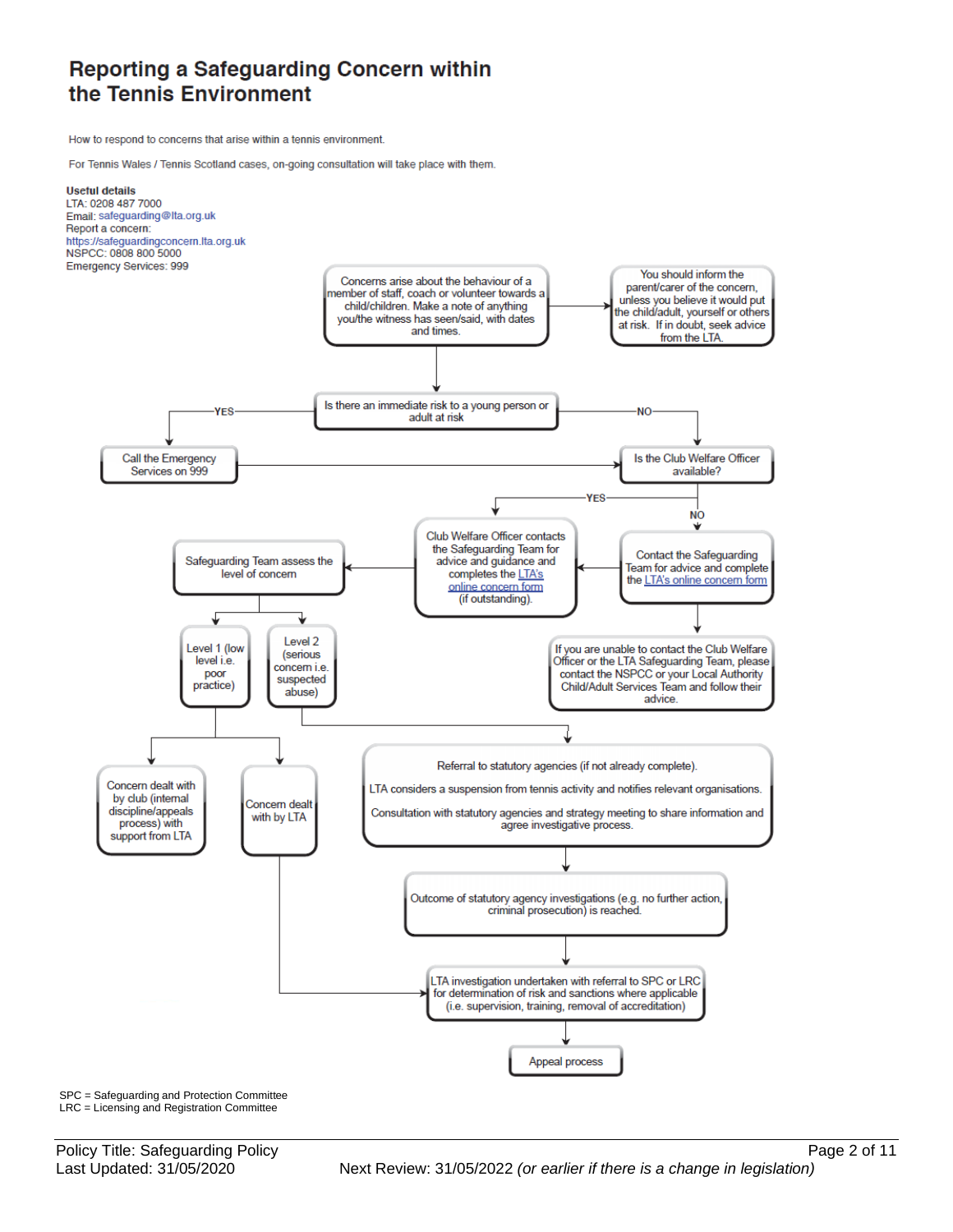## **Safeguarding Policy**

#### **1. Policy statement**

The Circle Tennis Club is committed to prioritising the well-being of all children and adults at risk, promoting safeguarding in our club at all times, including all programmes and events we run. All activities, events and trips arranged by the club run in accordance with the LTA's Safeguarding at Events and Competitions guidance. This Policy strives to minimise risk, deliver a positive tennis experience for everyone and respond appropriately to all safeguarding concerns/disclosures.

#### **2. Use of terminology**

**Child:** a person under the age of eighteen years.

Note that some legislation in Scotland defines a child as a person under sixteen years old. However, where there is any safeguarding concern, anyone under the age of 18 is regarded as a child unless advised otherwise by the LTA Safeguarding Team.

**Adult at risk:** a person aged eighteen years or over who is, or may be, in need of community care services by reason of disability, age or illness; and is, or may be, unable to take care of, or unable to protect him or herself against abuse or neglect.

**Safeguarding children:** protecting children from abuse and neglect, preventing the impairment of children's health or development, ensuring that they grow up in circumstances consistent with the provision of safe and effective care, and taking action to enable all children to have the best life chances.

**Safeguarding adults at risk:** protecting adults from abuse and/or neglect. Enabling adults to maintain control over their lives and make informed choices without coercion. Empowering adults at risk, consulting them before taking action, unless someone lacks the capacity to make a decision, or their mental health poses a risk to their own or someone else's safety, in which case, always acting in his or her best interests.

*(See appendix A for full glossary of terms)*.

#### **3. Scope**

This Policy is applicable to all staff, volunteers, committee members, coaches and club members. It is in line with national legislation and applicable across the UK.

Advice, guidance and support is available from the LTA Safeguarding Team.

#### **4. Responsibility for the implementation of the Safeguarding Policy, Code of Conduct and Reporting Procedure**

#### **SAFEGUARDING IS EVERYONE'S RESPONSIBILITY: NOT RESPONDING TO A SAFEGUARDING CONCERN IS NOT AN OPTION.**

- Our club's committee has overall accountability for this Policy and its implementation
- Our club Welfare Officer Poppy Hill is responsible for updating this Policy in line with legislative and club developments
- All individuals involved in/present at the club are required to adhere to the Policy and Code of Conduct
- The LTA Safeguarding Team and Tennis Scotland, Tennis Wales and Tennis Foundation Safeguarding Leads can offer support to help clubs proactively safeguard.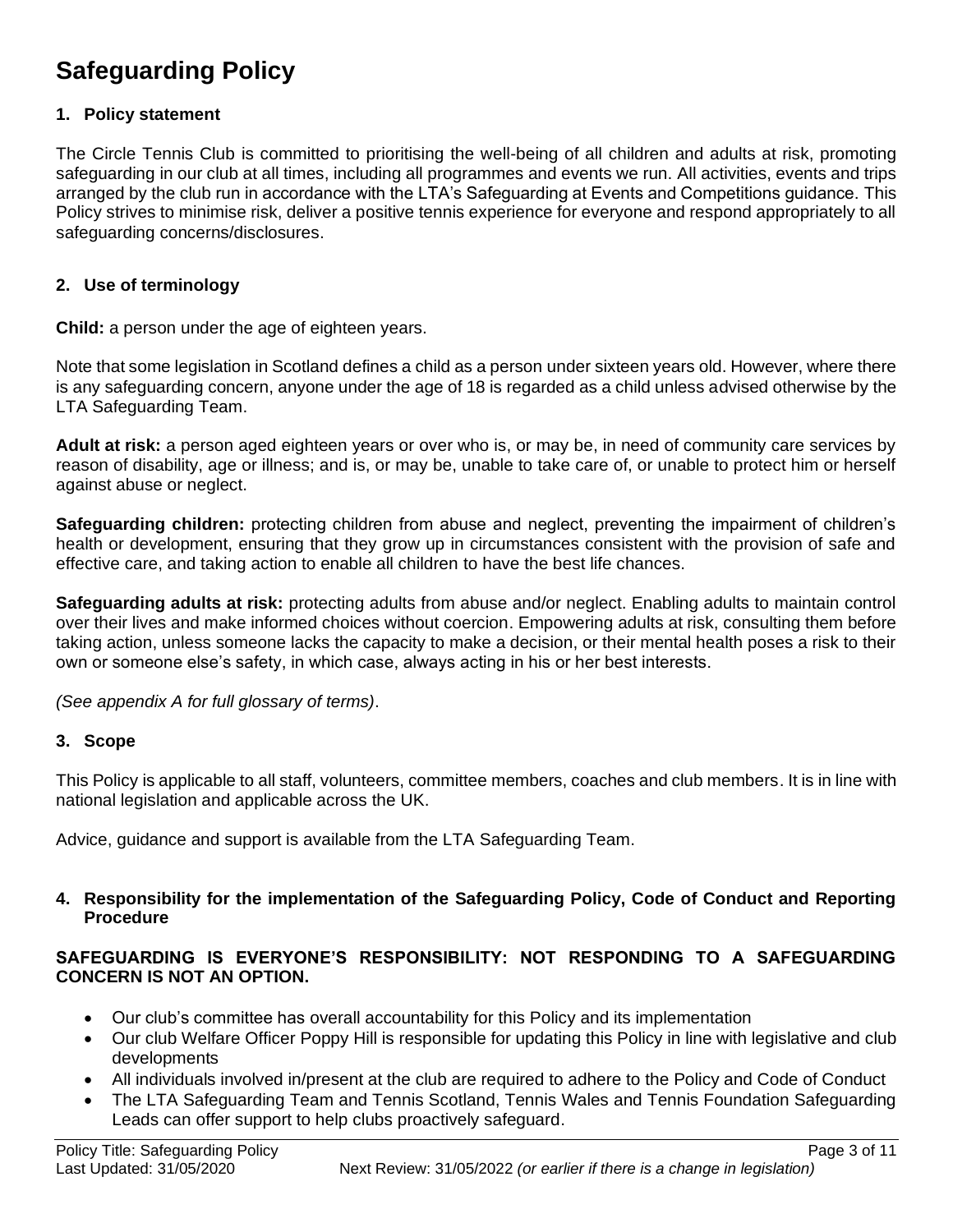#### **Where there is a safeguarding concern/disclosure:**

- The individual who is told about, hears, or is made aware of the concern/disclosure is responsible for following the Reporting a Safeguarding Concern Procedure shown in the flowchart at the beginning of this policy. Unless someone is in immediate danger, they should inform their club Welfare Officer, LTA Safeguarding Team or National Safeguarding Lead.
- The club Welfare Officer and Safeguarding Leads are responsible for reporting safeguarding concerns to the LTA Safe Safeguarding Team.
- The LTA Safeguarding Team is responsible for assessing all safeguarding concern/disclosures that are reported to them and working with the club Welfare Officer and National Safeguarding Leads to follow up as appropriate on a case-by-case basis, prioritising the well-being of the child/ adult at risk at all times. Dependent on the concern/disclosure, a referral may be made to:
	- o The police in an emergency (999); Local Authority Children's Services 0121 303 1888/ 0121 675 4806 (out of hours)
	- o Local Authority Adult Services 0121 303 1234
	- o Designated Officer (England only) for concerns/disclosures about a member of staff, consultant, coach, official or volunteer – LTA Safeguarding team 0208 487 7000

#### **5. Breaches of the Safeguarding Policy, Code of Conduct and Reporting Procedure**

Breaches of this Policy and/or failure to comply with the outlined responsibilities may result in the following:

- Disciplinary action leading to possible exclusion from the club, dismissal and legal action
- Termination of current and future roles within the club and roles in other clubs, the LTA, Tennis Wales, Tennis Scotland and the Tennis Foundation*.*

Actions taken by players, parents or carers, staff, consultants, volunteers, officials, coaches inside or outside of the club that are seen to contradict this Policy may be considered a violation of this Policy.

Where an appeal is lodged in response to a safeguarding decision made by the club, the individual should adhere to the club's appeal procedure

#### **6. Whistleblowing**

Safeguarding children and adults at risk requires everyone to be committed to the highest possible standards of openness, integrity and accountability. As a club, we are committed to encouraging and maintaining a culture where people feel able to raise a genuine safeguarding concern and are confident that it will be taken seriously.

#### **What is whistle blowing?**

In the context of safeguarding, "whistle blowing" is when someone raises a concern about the well-being of a child or an adult at risk.

A whistle blower may be:

- a player;
- a volunteer:
- a coach:
- other member of staff;
- an official:
- a parent;
- a member of the public.

#### **How to raise a concern about a child or an adult at risk at the club**

If a child or an adult at risk is in immediate danger or risk of harm, the police should be contacted by calling 999.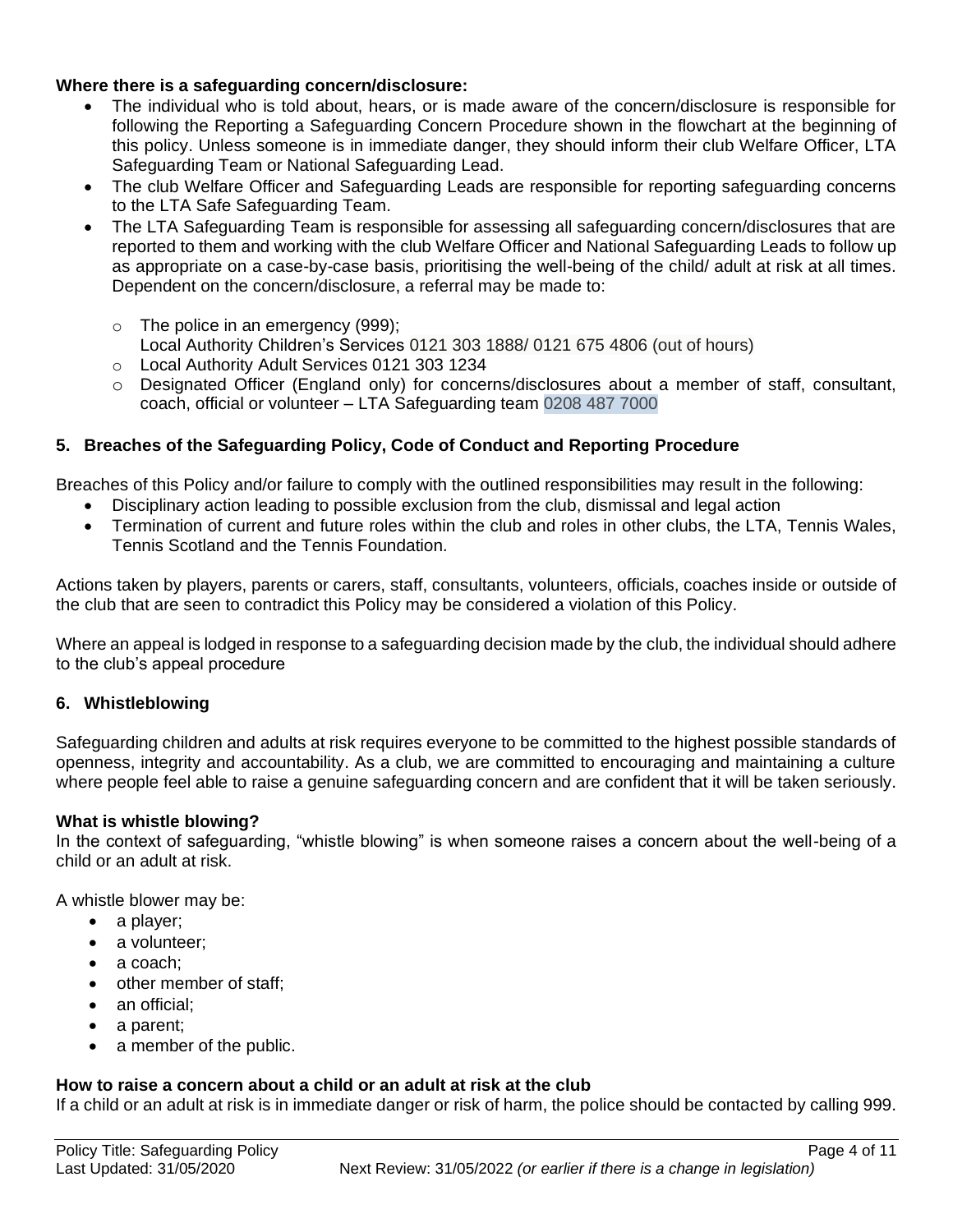Where a child or an adult at risk is not in immediate danger, any concerns about their well-being should be made without delay to the Club Welfare Officer. The Club Welfare Officer will pass the details of the concern on to the LTA Safeguarding Team at the earliest opportunity and the relevant local authority and the police will be contacted, where appropriate.

If, however, the whistle blower does not feel comfortable raising a concern with the Club Welfare Officer, the whistle blower should contact the LTA Safeguarding Team directly on 020 8487 7000, the Local Authority Designated Officer (LADO) or the NSPCC on 0808 800 5000.

The Club Welfare Officer can be contacted on:07581132585*.*

#### **Information to include when raising a concern**

The whistle blower should provide as much information as possible regarding the incident or circumstance which has given rise to the concern, including:

- their name and contact details (unless they wish to remain anonymous);
- names of individuals involved;
- date, time and location of incident/circumstance; and
- whether any witnesses were present.

#### **What happens next?**

All concerns raised by a whistle blower about the well-being of a child or an adult at risk will be taken seriously and every effort will be made to deal with each concern fairly, quickly and proportionately.

If the whistle blower does not believe that the concern has been dealt with appropriately and wishes to speak to someone outside the club or the LTA Safeguarding Team, the NSPCC Whistleblowing advice line should be contacted on 0800 028 0285 or by emailing [help@nspcc.org.uk.](mailto:help@nspcc.org.uk)

#### **Support**

The club will not tolerate any harassment, victimisation or unfair treatment of, and will take appropriate action to protect, whistle blowers when they raise a concern in good faith.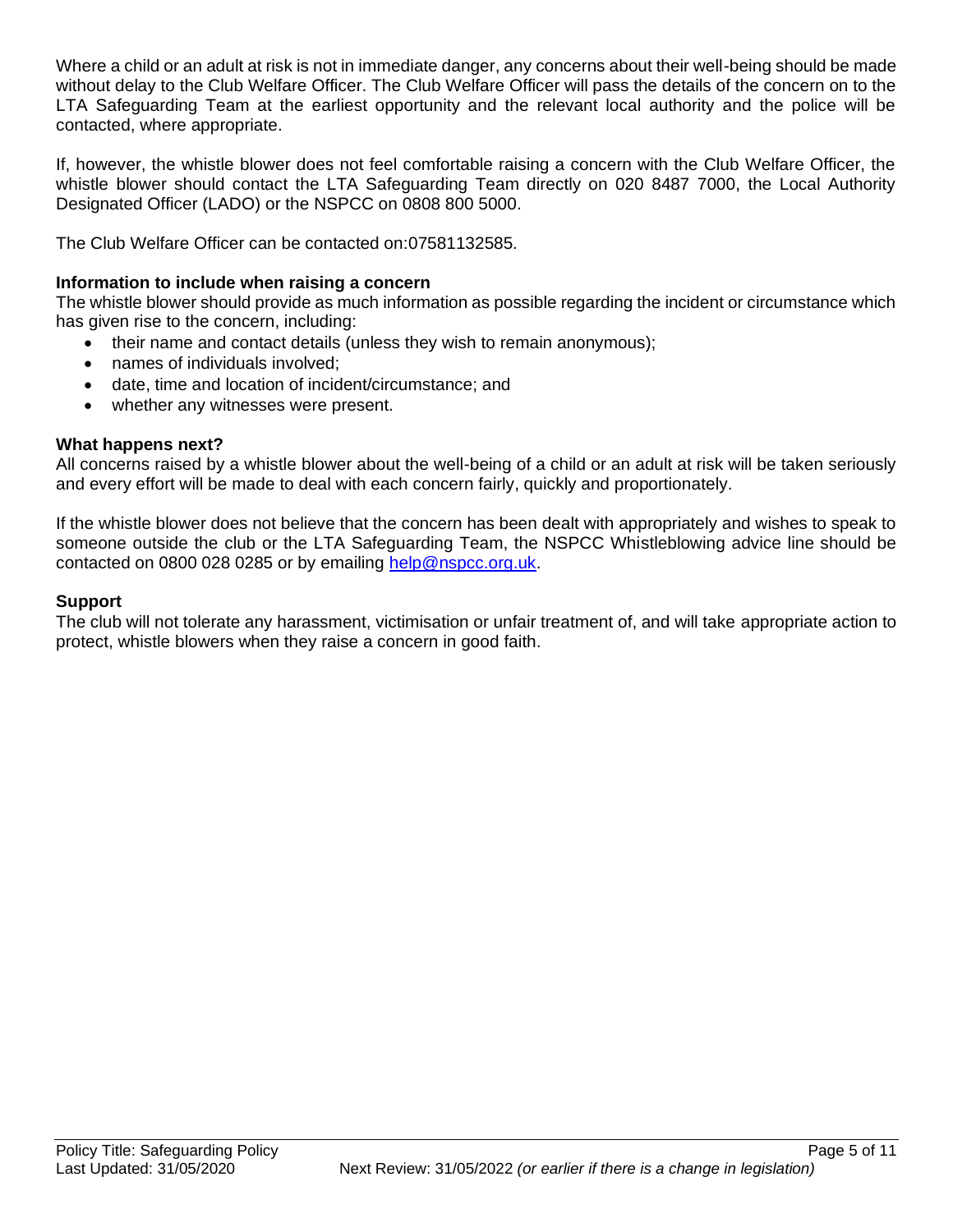# **Codes of Conduct**

#### **All members of staff, volunteers and members agree to:**

- Prioritise the well-being of all children and adults at risk at all times
- Treat all children and adults at risk fairly and with respect
- Be a positive role model. Act with integrity, even when no one is looking
- Help to create a safe and inclusive environment both on and off court
- Not allow any rough or dangerous behaviour, bullying or the use of bad or inappropriate language
- Report all allegations of abuse or poor practice to the club Welfare Officer
- Not use any sanctions that humiliate or harm a child or adult at risk
- Value and celebrate diversity and make all reasonable efforts to meet individual needs
- Keep clear boundaries between professional and personal life, including on social media
- Have the relevant consent from parents/carers, children and adults before taking or using photos and videos
- Refrain from making physical contact with children or adults unless it is necessary as part of an emergency or congratulatory (e.g. handshake / high five)
- Refrain from smoking and consuming alcohol during club activities or coaching sessions
- Ensure roles and responsibilities are clearly outlined and everyone has the required information and training
- Avoid being alone with a child or adult at risk unless there are exceptional circumstances
- Refrain from transporting children or adults at risk, unless this is required as part of a club activity (e.g. away match) and there is another adult in the vehicle
- Not abuse, neglect, harm or discriminate against anyone; or act in a way that may be interpreted as such
- Not have a relationship with anyone under 18 for whom they are coaching or responsible for
- Be acutely aware of the power that coaches and coaching assistants develop over players in the coaching relationship and avoid any intimacy (sexual or otherwise) with players

#### **All children agree to:**

- Be friendly, supportive and welcoming to other children and adults
- Play fairly and honestly
- Respect club staff, volunteers and Officials and accept their decisions
- Behave, respect and listen to your coach
- Take care of your equipment and club property
- Respect the rights, dignity and worth of all participants regardless of age, gender, ability, race, culture, religion or sexual identity
- Not use bad, inappropriate or racist language, including on social media
- Not bully, intimidate or harass anyone, including on social media
- Not smoke, drink alcohol or drugs of any kind on club premises or whilst representing the club at competitions or events
- Talk to the club Welfare Officer about any concerns or worries they have about themselves or others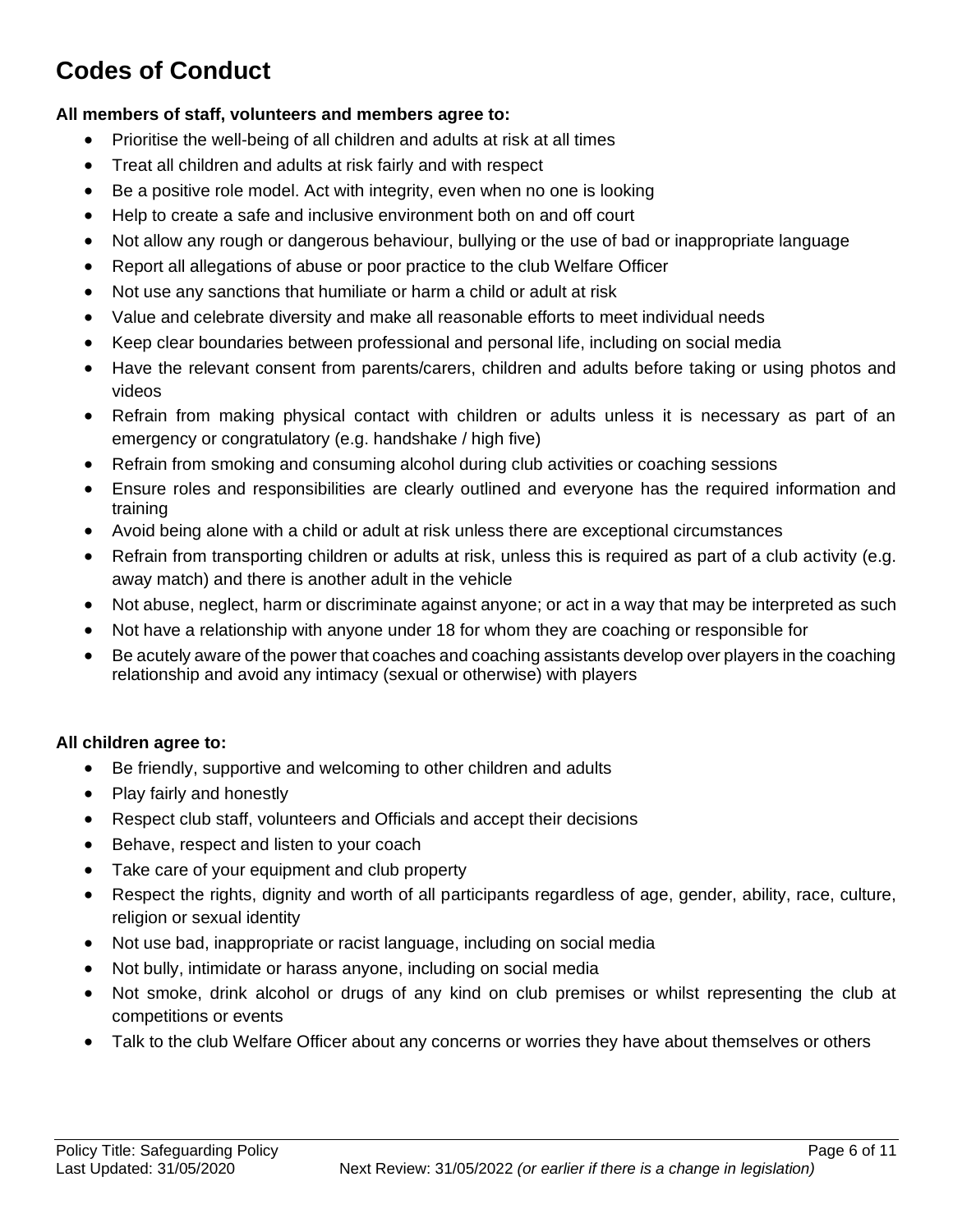#### **All parents and carers agree to:**

- Positively reinforce your child and show an interest in their tennis
- Use appropriate language at all times
- Be realistic and supportive
- Never ridicule or admonish a child for making a mistake or losing a match
- Treat all children, adults, volunteers, coaches, officials and members of staff with respect
- Behave responsibly at the venue; do not embarrass your child
- Accept the official's decisions and do not go on court or interfere with matches
- Encourage your child to play by the rules, and teach them that they can only do their best
- Deliver and collect your child punctually from the venue
- Ensure your child has appropriate clothing for the weather conditions
- Ensure that your child understands their code of conduct
- Adhere to your venue's safeguarding policy, diversity and inclusion policy, rules and regulations
- Provide emergency contact details and any relevant information about your child including medical history

This Policy is reviewed every two years (or earlier if there is a change in national legislation).

This Policy is recommended for approval by:

Club Committee Chair: Daniel Hillman Date:  $2<sup>nd</sup>$  June 2020 Club Welfare Officer: Poppy Hill Date: 31<sup>st</sup> May 2020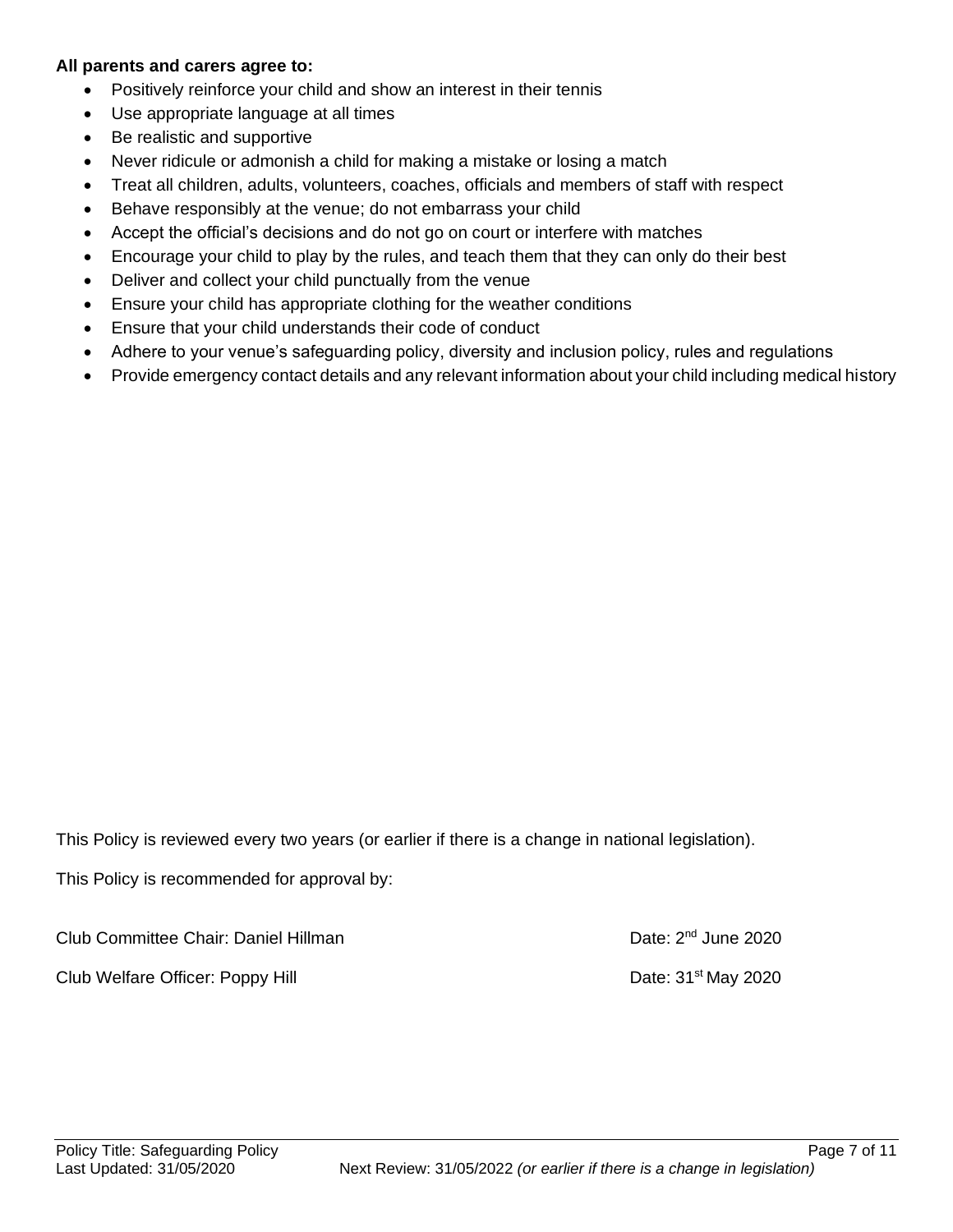## **Appendix A: Glossary of Terms**

**Safeguarding:** protecting **children** from abuse and neglect, preventing the impairment of children's health or development, ensuring that children are growing up in circumstances consistent with the provision of safe and effective care, and taking action to enable all children to have the best life chances. Enabling **adults at risk** to achieve the outcomes that matter to them in their life; protecting their right to live in safety, free from abuse and neglect. Empowering and supporting them to make choices, stay safe and raise any concerns. Beginning with the assumption that an individual is best-placed to make decisions about their own wellbeing, taking proportional action on their behalf only if someone lacks the capacity to make a decision, they are exposed to a lifethreatening risk, someone else may be at risk of harm, or a criminal offence has been committed or is likely to be committed.

#### **Abuse and neglect**

**Physical abuse:** A form of abuse which may involve hitting, shaking, throwing, poisoning, burning or scalding, drowning, suffocating or otherwise causing physical harm to a child or adult at risk. Physical harm may also be caused when a parent or carer fabricates the symptoms of, or deliberately induces illness

**Sexual abuse:** Involves forcing or enticing a child or young person to take part in abuse sexual activities, not necessarily involving a high level of violence, whether or not the child is aware of what is happening. The activities may involve physical contact, including assault by penetration (for example, rape or oral sex) or non-penetrative acts such as masturbation, kissing, rubbing and touching outside of clothing. They may also include non-contact activities, such as involving children in looking at, or in the production of, sexual images, watching sexual activities, encouraging children to behave in sexually inappropriate ways, or grooming a child in preparation for abuse (including via the internet). Sexual abuse is not solely perpetrated by adult males. Women can also commit acts of sexual abuse, as can other children

**Emotional abuse:** The persistent emotional maltreatment of a child or adult at risk such as to cause severe and persistent adverse effects on their emotional development. It may involve conveying to a child/ adult at risk that they are worthless or unloved, inadequate, or valued only insofar as they meet the needs of another person; not giving them opportunities to express their views; deliberately silencing them or 'making fun' of what they say or how they communicate. It may feature age or developmentally inappropriate expectations being imposed, including interactions that are beyond a child or adult at risk's developmental capability, as well as overprotection and limitation of exploration and learning, or preventing them participating in normal social interaction. It may involve seeing or hearing the ill-treatment of another. It may involve serious bullying (including cyber bullying), causing a child or adult at risk to feel frightened or in danger, or the exploitation or corruption of children. Some level of emotional abuse is involved in all types of maltreatment of a child, though it may occur alone.

**Neglect:** The persistent failure to meet a child/ adult at risk's basic physical and/or psychological needs, likely to result in the serious impairment of their health or development. It may involve a parent or carer failing to:

- $\circ$  provide adequate food, clothing and shelter (including exclusion from home or abandonment);
- $\circ$  protect a child/ adult at risk from physical and emotional harm or danger;
- $\circ$  ensure adequate supervision (including the use of inadequate care-givers); or
- o ensure access to appropriate medical care or treatment.

It may also include neglect of, or unresponsiveness to, a child's or adult at risk's basic emotional needs. Neglect may occur during pregnancy as a result of maternal substance abuse.

#### **Additional examples of abuse and neglect of adults at risk**

**Financial abuse**: having money or property stolen; being defrauded; being put under pressure in relation to money or other property; and having money or other property misused.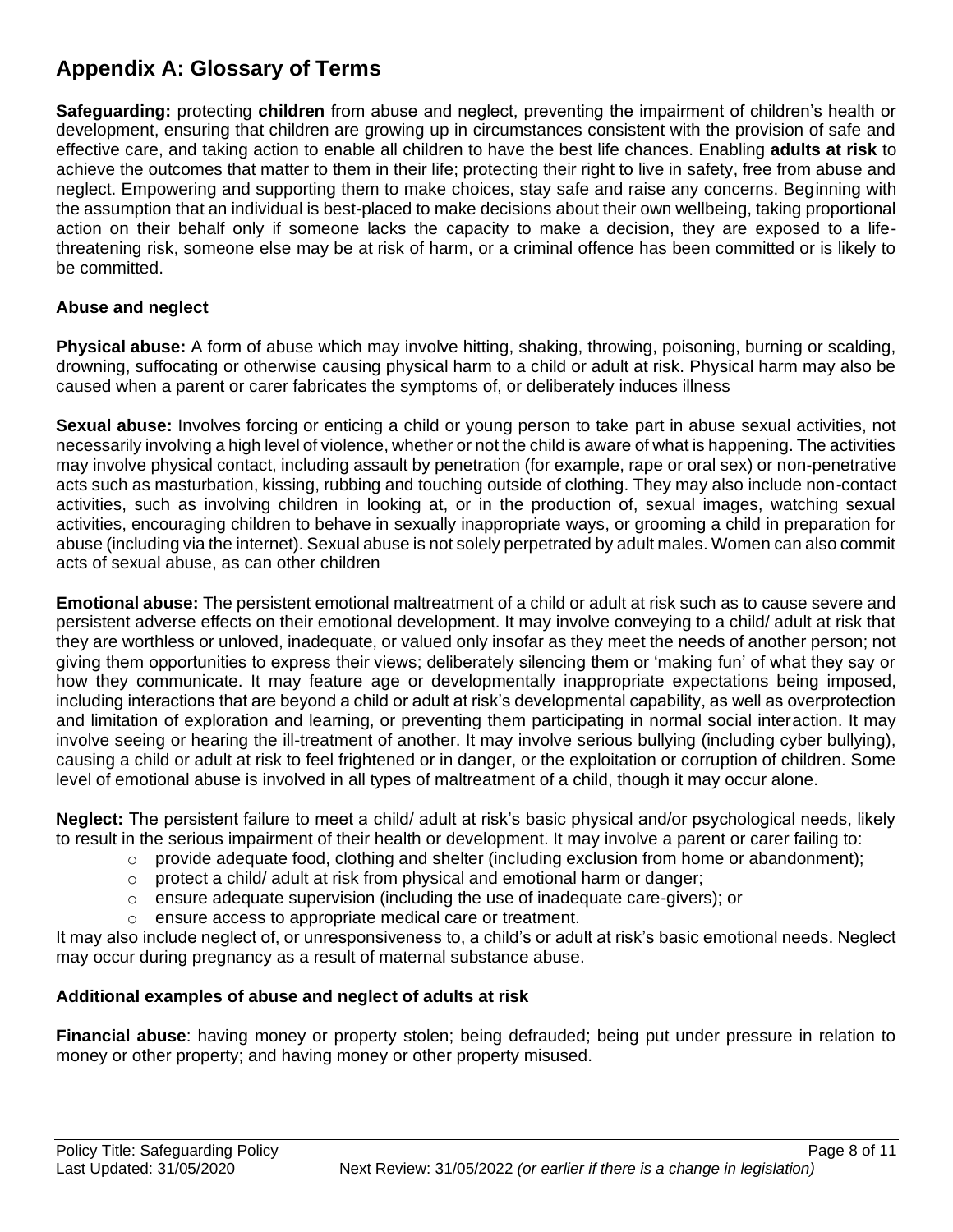**Discriminatory abuse**: treating someone in a less favourable way and causing them harm, because of their age, gender, sexuality, gender identity, disability, socio-economic status, ethnic origin, religion and any other visible or non-visible difference.

**Domestic abuse**: includes physical, sexual, psychological or financial abuse by someone who is, or has been a partner or family member. Includes forced marriage, female genital mutilation and honour-based violence (an act of violence based on the belief that the person has brought shame on their family or culture). Domestic abuse does not necessarily involve physical contact or violence.

**Psychological abuse:** including emotional abuse, threats of harm or abandonment, deprivation of contact, humiliation, blaming, controlling, intimidation, coercion, harassment, verbal abuse, isolation or withdrawal from services or supportive networks.

**Organisational abuse**: where the needs of an individual are not met by an organisation due to a culture of poor practice or abusive behaviour within the organisation.

**Self-neglect:** behaviour which threatens an adult's personal health or safety (but not that of others). Includes an adult's decision to not provide themselves with adequate food, clothing, shelter, personal hygiene, or medication (when indicated), or take appropriate safety precautions

**Modern slavery**: encompasses slavery, human trafficking, criminal and sexual exploitation, forced labour and domestic servitude. Traffickers and slave masters use whatever means they have at their disposal to coerce, deceive and force individuals into a life of abuse, servitude and inhumane treatment.

- A person who is being abused may experience more than one type of abuse
- Harassment, and bullying are also abusive and can be harmful
- Female Genital Mutilation (FGM) is now recognised as a form of physical, sexual and emotional abuse that is practised across the UK
- Child Sexual Exploitation is recognised as a form of sexual abuse in which children are sexually exploited for money, power or status
- Child trafficking is recognised as child abuse where children are often subject to multiple forms of exploitation. Children are recruited, moved or transported to, or within the UK, then exploited, forced to work or sold
- People from all cultures are subject to abuse. It cannot be condoned for religious or cultural reasons
- Abuse can have immediate and long-term impacts on someone's well-being, including anxiety, depression, substance misuse, eating disorders and self-destructive Conducts, offending and anti-social **Conduct**
- Those committing abuse are most often adults, both male and female. However, child-to-child abuse also takes place.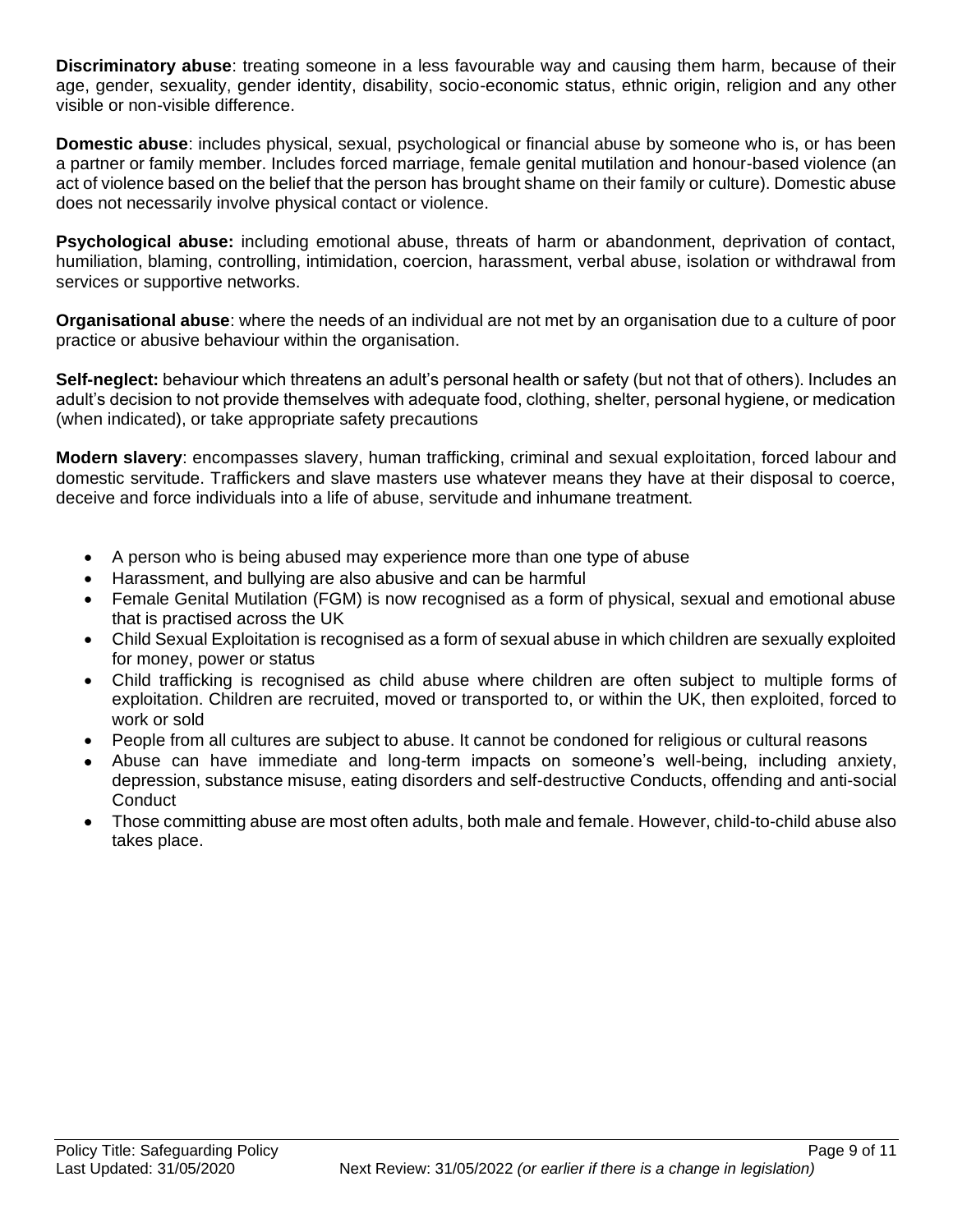## **Appendix B: What to do if a disclosure from a child or adult at risk is made to you:**

- 1. **Listen** carefully and calmly to the individual
- 2. **Reassure** the individual that they have done the right thing and what they have told you is very important
- 3. **Avoid questioning** where possible, and never ask leading questions
- 4. **Do not promise secrecy**. Let the individual know that you will need to speak to the Welfare Officer/LTA Safeguarding Team because it is in their best interest. If you intend to speak to the police or social care, you should let them know this too.
- 5. **Report the concern.** In an emergency, call the police (999), otherwise talk to the Welfare Officer/LTA Safeguarding Team as soon as possible. Do not let doubt/personal bias prevent you from reporting the allegation
- **6. Record** details of the disclosure and allegation using the LTA's online reporting a concern form within 24 hours*. If you do not have access to the online form, write down the details using what you have available then sign and date it.*